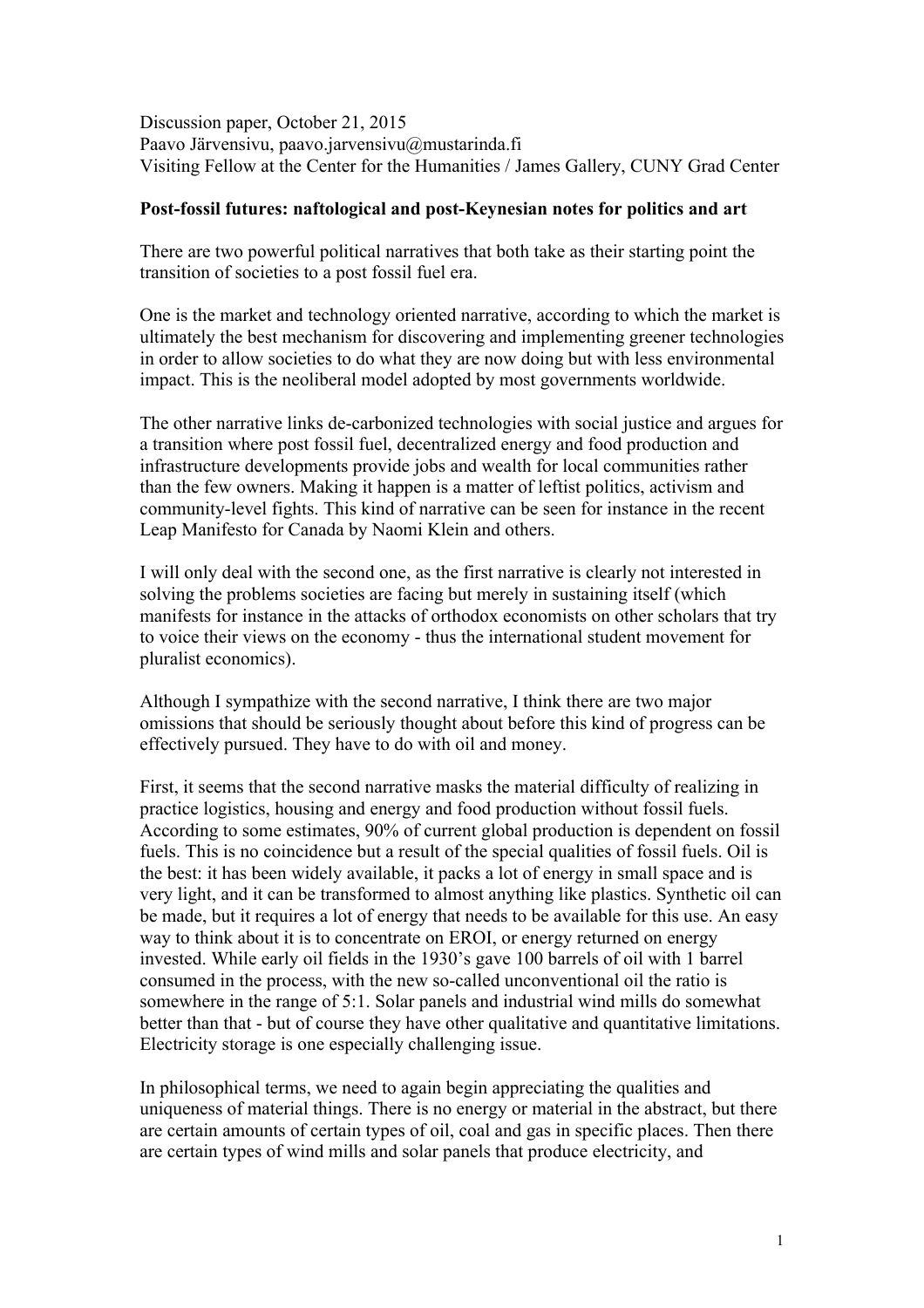geothermal pumps that transmit heat. What societies and economies can do depends precisely on these particularities.

Economists have for a long time now had the luxury to think energy and material in the abstract. The army, however, does not entertain these kinds of illusions (other kinds for sure), because it needs clear analyses that are based on material realities. In a society in transition, people engaged in politics, too, need a vastly better sense of the material world and how it will develop in order to take care of citizens' wellbeing.

Beginning to acknowledge material things in other ways than through abstractions is not easy. Naftology, or the philosophy of energy and its experience, argues that this disconnection from the material world, the difficulty of thinking specific material things, is due to the fact that with wide-scale use of fossil fuels and continuously growing energy production, we haven't had the need to think about the material conditions of our activities. Now, with global fossil-fueled logistics, it is in fact impossible to know where things come from, what they are and where they go. In essence, this disconnection is the experience of oil.

So can we do anything in advance - before we are quite physically forced to abandon using fossil fuels? I agree with the lines of thought in speculative realism and objectoriented ontology according to which art might very well offer means to deceive the fossil sense in us, to lure us in more intimate relations with material things. From this perspective, art is about experimenting with symbolic-material causalities. It can raise to the foreground and de-naturalize our fossil fuel dependencies as well as allude to other than fossil-fueled material relations. Experiments such as these are essential in order to get in grips with post fossil futures.

When we start to understand materialities, we can also start to see that the dominant political and economic narrative will most likely not survive the post fossil transition. The economy will have to do with less energy and less materials, and the goal of accumulating wealth in these conditions fits uncomfortably with the goal of social justice.

This leads to the second dimension, that of money. The key justification behind current neoliberal politics, which supports growth of all kinds of production (not only that which helps to attain the good life in the post fossil era), seeks to cut down on public spending and opposes policies such as universal basic income, is that public funding is directly dependent on growing private markets - that states have a limited amount of their own currency and the amount depends on taxes.

This is where the Leap Manifesto and other similar narratives fall short: they don't really break free from the neoliberal assumptions of state-market relations. Under the assumption of always needing to balance the state budget, achieving social justice or a broad welfare state, in the form of universal minimum material living conditions, for example, is only getting more difficult from now on as the material resources markets depend on get more limited.

According to post-Keynesian thinkers, in the modern fiat money system, which replaced the gold standard, the idea of scarce state money, which inhibits public investments on post fossil infrastructure and discourages any effective limits on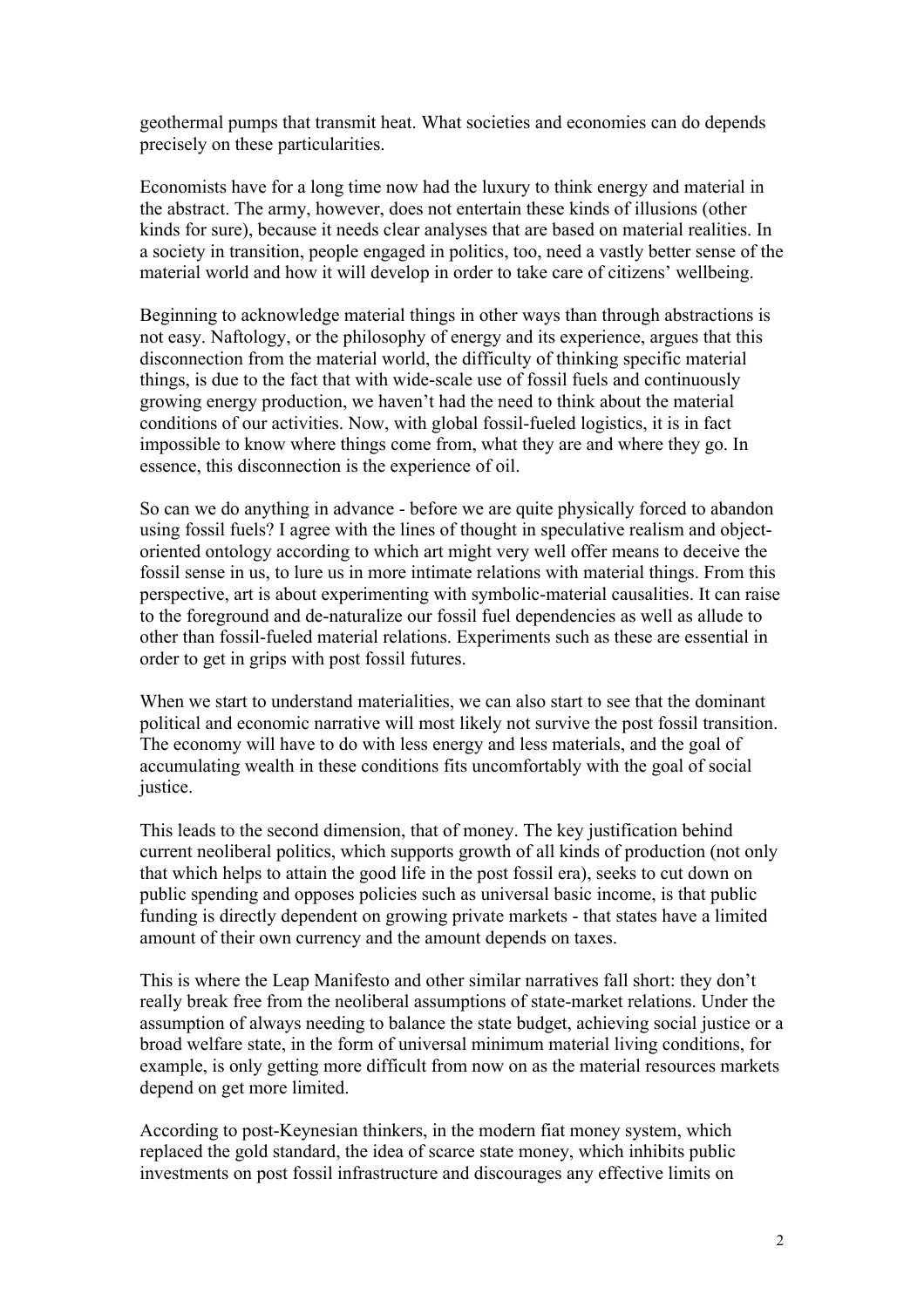markets, is only a neoliberal narrative without any basis in real money flows. In reality, there's no financial limit to how much the state can spend in its own currency. That is not to say that the clever thing would be to spend infinitely. Practically, as post-Keynesian argue, after the economy has reached full employment, spending more would just lead to inflation, because the new money created through state spending would not result in any new economic activity.

As argued by Keynes, the state - controlled by its people - should always ensure that markets are doing what they should be doing. Markets should be shaped according to democratic deliberation. As public spending is not dependent on private markets, the state gets to set the rules of the market somewhat freely. Democratic decision-making becomes guided by material rather than monetary issues.

The trade between different currency areas, of course, differs from the trade within a single currency area. If the state needs to buy something from another currency area, it needs to ensure it has that foreign currency - basically that it also has something to sell. This is a further reason for aiming at local self-sufficiency rather than relying on external imports of fossil fuels.

In addition to legitimizing democratic guidance of markets, post-Keynesian theory is able to clarify some of the paradoxes that typically plague green thinking relying on orthodox neoliberal economics. First, it removes the double aim of taxation. Carbon taxes, for example, can be set tight enough, because the aim is only to discourage carbon emissions rather than to also contribute to public investments. Second, it makes it easier to distinguish between market prices and the material objects they refer to. It is often said that markets will start to replace fossil fuels with renewable energy solutions once the price of these new solutions gets low enough. This view hides that market prices are always already politically constructed: there is no natural price. It also hides that because of the relatively low EROI of solar panels, for example, a larger share of society needs to focus only on energy production in comparison to easily available fossil fuels so far. There are thus material limits to how many solar panels can be produced and bought to run society.

In a way of conclusion, the implication of the perspectives on oil and money presented here is that the political narratives must change on both/all sides. We can't just aim at an improved strategy for the Left. If the ideas of basically unlimited or infinitely replaceable material resources on the one hand and limited public funding on the other hand persist on the political field, not much progress can be made. Details of the connections between money and oil can be debated, but if we are faced with a choice between leaving to future generations either public debt (which always equals private wealth!) or skills and infrastructure that rely on fossil fuels in a situation where those fuels cannot be used, the decision should be very clear.

## **Read more:**

Leap Manifesto: https://leapmanifesto.org/en/the-leap-manifesto/

## OIL

Antti Salminen and Tere Vadén (forthcoming in 2015): Energy and Experience. An Essay in Naftology. Chicago: M-C-M'